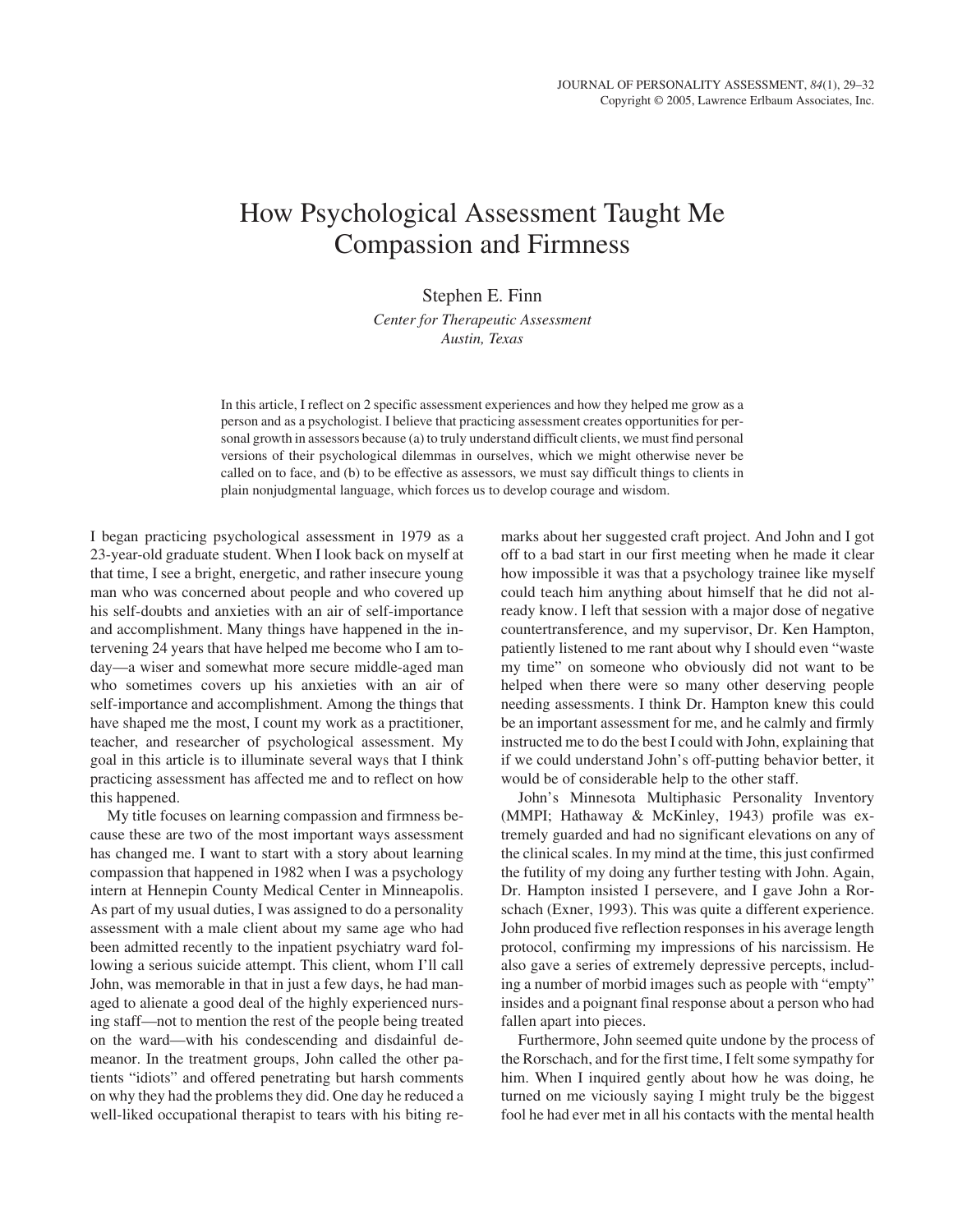system and that I needn't bother talking to him about the results of the assessment. He then stormed out of the testing room, got a nurse to let him back in the locked ward, and then refused to talk to me when I followed a few minutes later. To my embarrassment, the nurses and other staff observed all this and couldn't hide their knowing grins.

As a 26-year-old psychology intern, I took this all quite personally, and I stormed off myself to my supervisor's office, where I too had a temper tantrum, although it was slightly more intellectualized than John's. Again, Dr. Hampton listened patiently and asked me to show him the MMPI and read him the Rorschach. I've since come to understand a great deal about the types of MMPI–Rorschach discrepancies represented in John's testing (Finn, 1996), but at the time, I needed help resolving the apparent contradictions.

Could I see, asked Dr. Hampton, how John's offensive interpersonal tactics and defensiveness on the MMPI were so strong because of the extreme inner pain and emptiness he was trying to protect? I thought I could, but why wouldn't John just admit to this pain and let us help him when it obviously troubled him enough to make a serious suicide attempt? Dr. Hampton nodded slowly, looked me in the eye, and asked if I could find no empathy for a person who would rather hide his pain and insecurity with an air of competence and self-sufficiency rather than face the shame of admitting that he needed help. I nodded slowly, starting to "get it." Dr. Hampton watched me closely and then explained projective identification to me in simple language. In fact, he said, what I was now experiencing—in terms of rage and embarrassment and the desire to retaliate—was a version of the feelings John struggled with daily. And for this to have happened, it must mean that I was vulnerable to some of the same dynamics as John.

That interpretation was quite a challenge for me at that point in my personal development, and I needed quite a bit of support in supervision and my own therapy to "metabolize" it over time. Dr. Hampton's timing was perfect in that I was able, fairly quickly, to shift my view of John to that of a fellow human being rather than someone who was totally different from me. Also, as I completed the assessment with my supervisor's help, writing the report and eventually giving feedback to John and the staff working with him, I found more compassion not only for John but also for the part of myself that was so like him.

Over the years, I've come to see this experience as representative of one of the most challenging and exciting parts of being an assessor. To really be *empathic* to the clients we assess—and I'm using the word empathy in the Kohutian sense, as the ability to "put ourselves in our clients' shoes"—we are challenged repeatedly to find in ourselves a personal version of the conflicts, dynamics, and feelings troubling the people we assess. And while it's certainly possible to conduct psychological assessments without engaging in such personal exploration, I believe that if you do so, your reports will be wooden, your clients will not really feel moved and understood when you talk about their test results, referring professionals won't feel enlightened, and after a while, you'll feel bored with psychological assessment.

Of course, psychotherapists face a similar challenge, to identify on some level with their clients. If you do a lot of assessment, it's even more challenging for a number of reasons. First, we assessors get asked to comprehend and explain the clients that no one else can understand, often because those clients exhibit qualities that even experienced mental health professionals prefer to deny in themselves. Over my years of doing assessments, I've stretched myself to empathize with how one might commit murder, perpetrate sexual abuse, repeatedly set oneself up to be victimized, engage in all kinds of compulsions, really truly wish to die, and use every known character defense and mind-altering chemical to ward off inner pain. Recently, I was really struggling with an assessment I was doing, so I sought consultation with Dr. Paul Lerner, who also has an article in this special series (Lerner, 2005/this issue), and who helped me see that I didn't really understand my own or other's capacity for sadistically holding other people hostage by being a martyr.

There is another way that doing personality testing challenges us differently than doing nonassessment-based psychotherapy. Our tests are powerful tools that give us access to clients' inner worlds in ways we don't have otherwise (except perhaps through clients' dreams). I have written elsewhere about my view of psychological tests as "empathy magnifiers" (Finn & Tonsager, 1997, 2002). Well, sometimes we see things clearly through magnifying glasses that we might not otherwise choose to see. For example, to go back to my assessment with John, after talking about his Rorschach with Dr. Hampton, I found myself quite haunted by some of the images John reported. This was heightened after my psychotherapist at the time pointed out the similarities to some of my own Rorschach responses, from a protocol administered 2 years earlier just before my first Rorschach course. And it's not just open-response tests that can have these types of effects. I think we can have similar strong emotional reactions just by reading slowly and thoughtfully through the MMPI–2 (Butcher, Dahlstrom, Graham, Tellegen, & Kaemmer, 1989) critical items endorsed by a highly distressed or disturbed client.

Now, I implied in my title that assessment has taught me firmness as well as compassion, and I want to relate one more, briefer personal story that illustrates this second point. Early in my clinical practice, I became aware of a particular "blind spot" I had by doing an exercise that Alex Caldwell (2003) talked about during his Klopfer award acceptance speech to the Society for Personality Assessment. I used to challenge myself after interviewing clients I was assessing to sketch my best guess of their MMPI profiles before the answer sheets were scored. Over time, I saw a glaring pattern: I consistently failed to predict elevations on Scale 4 or both 4 and 9. And while the hypothesis Dick Rogers (2003) mentioned in his Master Lecture is intriguing—that we'll tend not to see people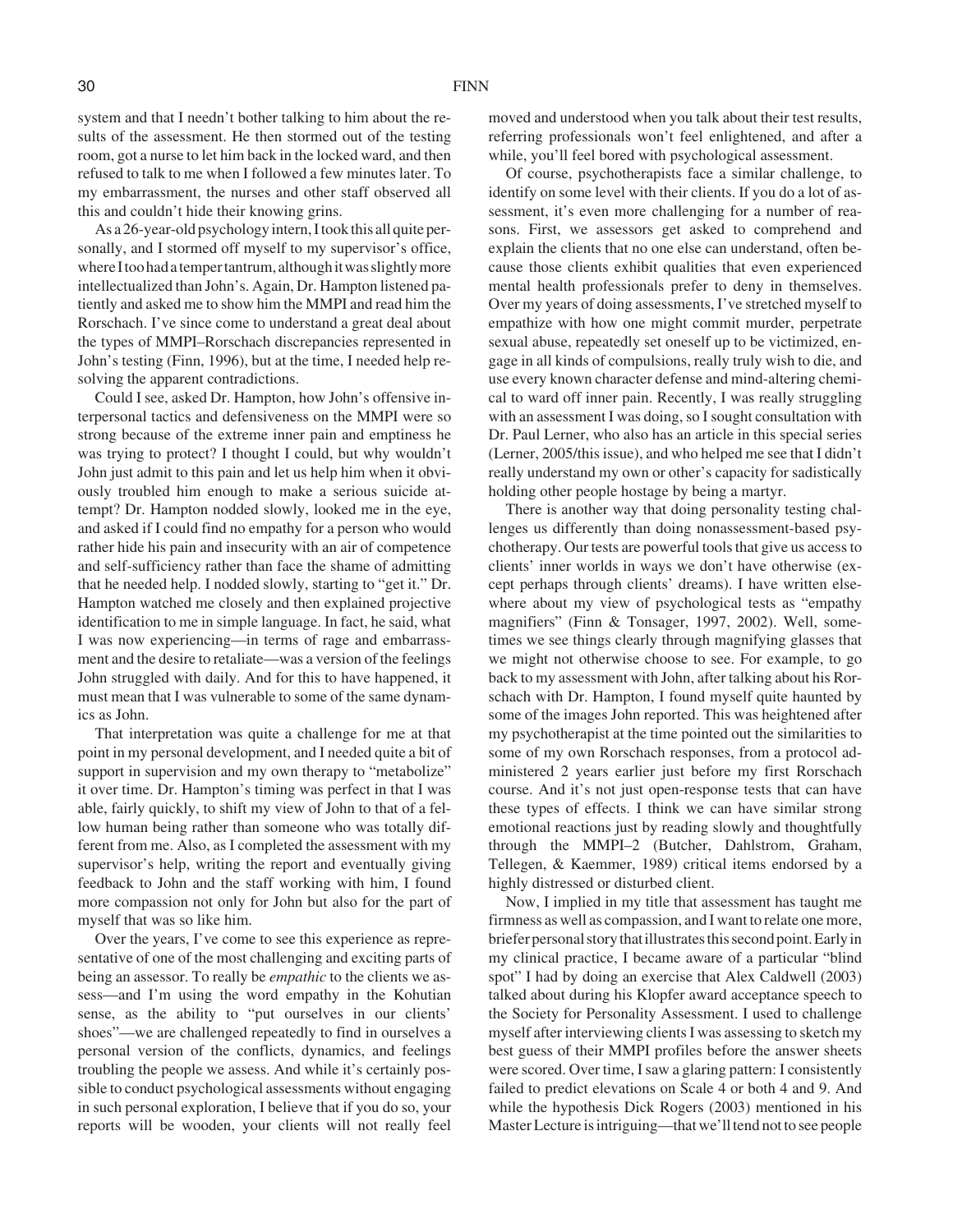as psychopathic unless they surpass our own level of psychopathy—in fact, I'm pretty sure the opposite was true in my case. At that time in my life I had so clamped down on my own "inner psychopath" that I simply kept expecting other people to be as nice as I thought myself to be.

I knew something was off about this and was grateful to have the MMPI to "watch my back." Still, fairly quickly another problem became glaringly apparent. Even when I knew from my assessment materials that clients tended to act out in antisocial ways, I tended to be rather ineffective with them during assessments. I would talk with them about their impulsivity, excitement seeking, and ability to be coldhearted, but I remember feeling at the end of such assessments that I had missed something and that the clients were vaguely disappointed. Similarly, when I saw such clients in therapy, they would tend to leave after four or five sessions. At first, I consoled myself with the maxim that antisocial clients don't respond well in general to mental health interventions. The only problem was, the clients I was seeing weren't hard-core psychopaths at all but simply people who tended to act out as a coping mechanism. Also I was acutely aware that some of my colleagues had much better track records than I did with this type of client.

In this case, it was a client and an assessment workshop that helped me make the personal shift required. I was assessing a young woman named Mary who had gotten into some legal trouble for threatening a man at a party with a knife because he refused to have sex with her when the bash was done. At one point, I was talking with Mary about her MMPI (a 4-9-2-7 profile for those of you who are interested) and she looked at me and said, "I wish you wouldn't be so damn nice all the time!" When I looked confused she said, "You always try not to hurt people's feelings. But sometimes it's not good. It would work better if you'd just call a spade a spade!" This impressed me, in part because I had just attended an MMPI workshop with Alex Caldwell where he had discussed his hypothesis about Scale 4 elevations being related to a combination of overly harsh and overly permissive parenting in childhood. I suddenly realized that I was repeating history by acting like an overprotective parent and failing to provide what self-psychologists call an "adversarial transference" experience (Wolf, 1998) for these individuals where they could bump up against a firm, savvy, and yet benevolent authority figure. Years later, Carl Gacono explained to me that antisocial clients can't idealize us if they feel that they can outsmart us and get away with things in the therapy/assessment relationship.

True to form, Mary appeared for our assessment feedback session with a beer in her hand and a glint in her eye that seemed to say, "So what are you going to do about this?" I calmly pointed at the small kitchen off the waiting room and said firmly, "You can put that in the refrigerator and pick it up when we're done." We then went over the assessment results together, which I had worked hard to put into no-nonsense, direct, blunt language. Mary listened respect-

fully, asked a few questions, and said at the end, "You really got me!" I remember feeling that tremendous excitement of having risen to an occasion and knowing that I would never be quite the same afterwards.

As it turned out, I ended up working in psychotherapy with Mary after the assessment, and years later, she told me how relieved she had been when I made her put up her beer, since in her words, "Mom always let me play in the middle of the highway." The lesson I learned from Mary helped me not only in that assessment but in almost every assessment I've done since then. For I've come to see that our job is not only to find compassion for our clients and to understand the psychological dilemmas underlying their problems in living but also to talk with clients about these issues in clear, forceful language. For many clients, an assessment may be the first time that someone respected them enough to bring up such topics, and our doing so conveys a certain faith in the part of them that wants to grow and change. We do no one any good by constructing excessively sympathetic apologias for clients' psychological "shortcuts." As Mary said, most times it's best just to "call a spade a spade." Our reluctance to do this is, I believe, is in fact due to a common empathic error: We project our own shame on clients and assume they will be devastated if we speak frankly about the less savory aspects of their personalities. In fact, some part of them is longing to get such things out in the open and to better understand why they behave in self-destructive or cruel ways and how to begin to make changes.

In conclusion, I believe that the work of an assessor is not for the faint of heart. To do our jobs well, we must continuously confront our inner shadows and courageously say things to people that no one has said before. This work takes energy, lots of support from others, and an ability to appreciate and even be amused by life's individualized, "remedial classroom"—by which I mean our tendency to create and encounter the same life lessons over and over until we master them sufficiently to move on to the next. Perhaps because—rather than in spite of—these very challenges, I count myself lucky to be a psychological assessor.

## ACKNOWLEDGMENT

An earlier version of this article was presented at the midwinter meeting of the Society for Personality Assessment, March 2003, San Francisco, CA, as part of a symposium, "Transformations in the Assessor From Practicing Assessment," Stephen E. Finn, Chair.

## **REFERENCES**

Butcher, J. N., Dahlstrom, W. G., Graham, J. R., Tellegen, A., & Kaemmer, B. (1989). *MMPI–2: Minnesota Multiphasic Personality Inventory–2: Manual for administration and scoring.* Minneapolis: University of Minnesota Press.